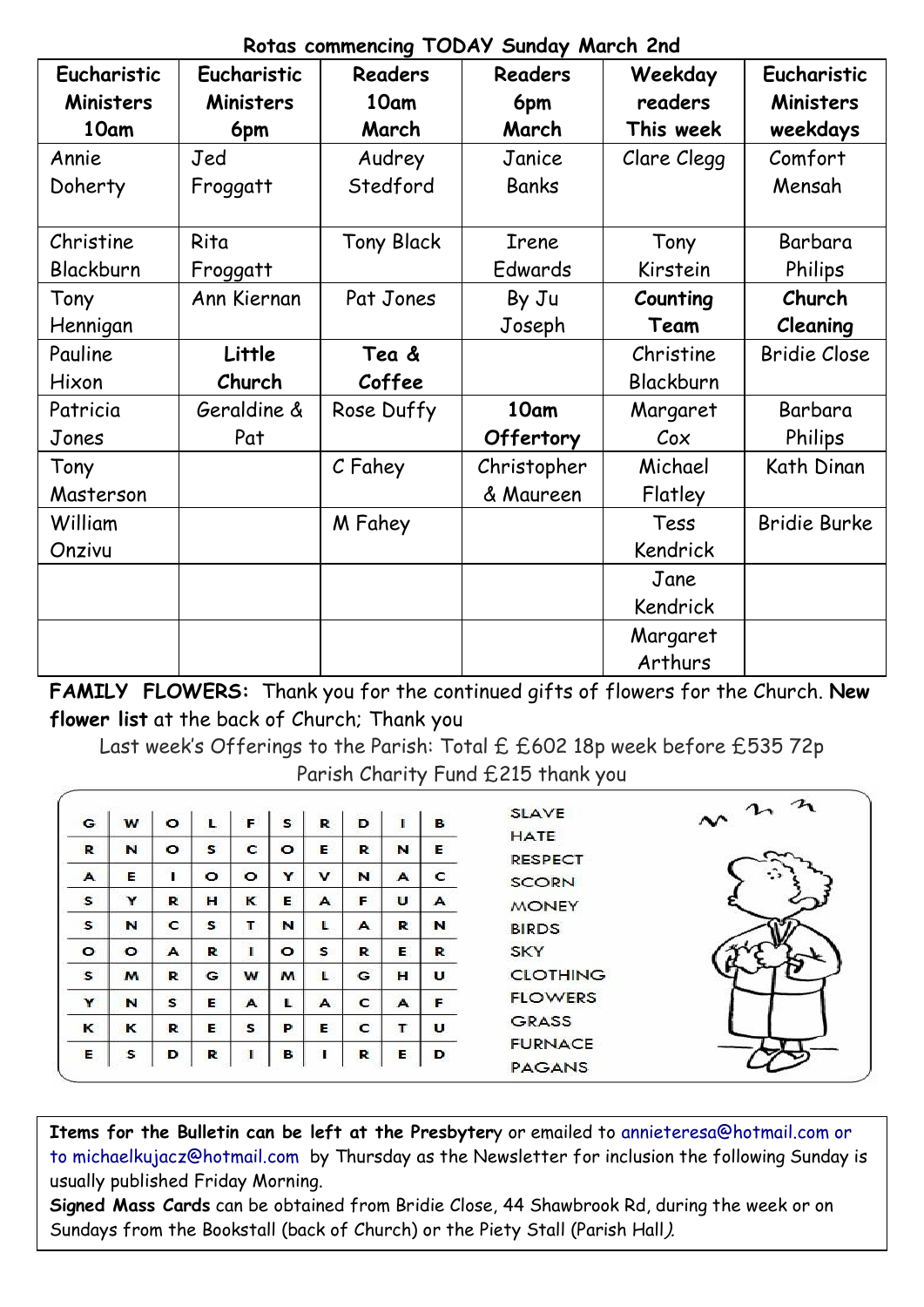

# ST. BERNARD'S PARISH BULLETIN

## Eighth Sunday in Ordinary Time

### **Sunday 2 nd March 2014**

**Parish Priest** Mgr. Michael J Kujacz: Assistant Fr. Michael Job

**Address** St. Bernard's R C Church, Burnage Lane, Manchester M19 1DR **Telephone**0161 432 3628 **Website** [http://stbernards-burnage.homeip.net](http://stbernards-burnage.homeip.net/)

8 th Sunday MASS 7/ Creed 12 Apostles; Sunday P.142 Eucharistic Prayer 2 (p24) Hymns 604, 26, 445, 382, 688



So Lent is upon us once more, and even March seems to have come around so quickly! So what are you going to do this Lent to make it special and holy? Here in the Parish we have many things going on to help make Lent fruitful.

- Each day after Mass we have ten minute Stations of the Cross.
- We have traditional Stations at 4pm on Sunday's
- We have the early morning Mass on Friday's at 6-30am which has proved popular over the years: likewise I have put an early morning Mass on for Ash Wednesday
- On Friday's if you would like a later Mass Fr Ahern is having Mass at 12 noon  $\bullet$ followed by a soup and bread lunch
- There will be extra Confessions during Exposition on Tuesday Evening's
- Wednesday's commencing  $12<sup>th</sup>$  for four weeks we are having Lectio Divina, which enables us to pray through the Scriptures and to deepen our own personal prayer life at 7pm
- The Icon blessed by Pope Francis will begin its journey around the Parish commencing next Sunday, when it will be presented at 10am Mass. If you or your family would like the Icon in your home for a week, before passing it on to another family or home, fill in a slip over the next few weeks. Tony Kirstein has offered to coordinate this programme of prayer.
- Of course we have Exposition of the Blessed Sacrament on Saturday mornings and Tuesday Evening; Jesus waits to greet you, to listen to you and grant you his graces.
- We are giving away the Lenten booklets, which give you a day by day reading, thought and prayer.

There will be other events during Lent, keep an eye on the Newsletter, and don't sit at home but make a little effort if you can to really grow in your faith this Lent. If you really want to grow in faith, then go for it. If you have not been to Confession for a while give your soul a treat, you will be surprised at what God's grace can do for you! God bless mjk

**Pope Francis Tweet**; In a family it is normal to take charge of those who need help. Do not be afraid of frailty! *2014 Year of Our Parish*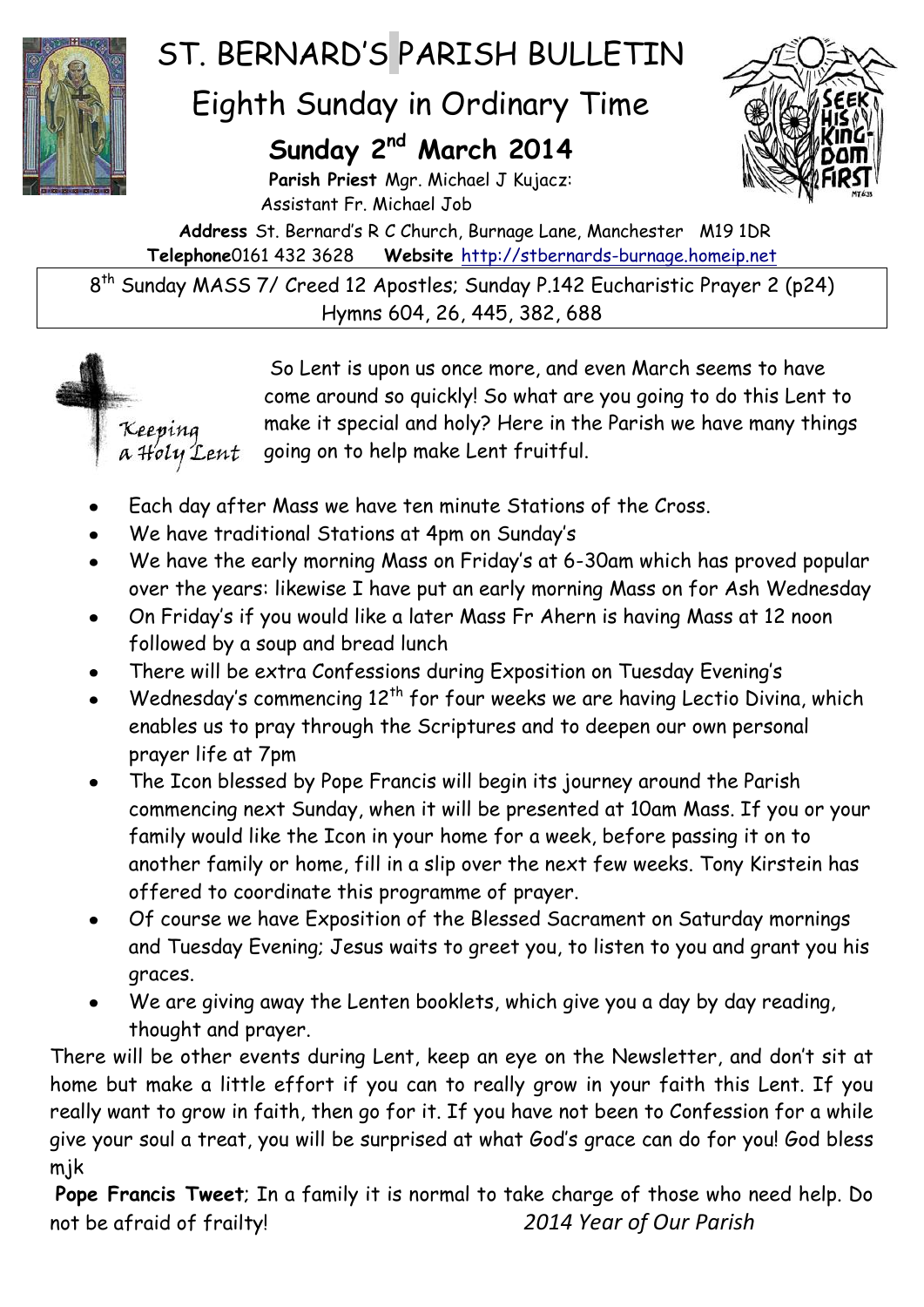#### THE HOLY FATHER'S INTENTIONS (March)

Universal: That all cultures may respect the rights and dignity of women.

For Evangelization: That many young people may accept the Lord's invitation to consecrate their lives to proclaiming the Gospel.

| Sunday           | 2 <sup>nd</sup> March    | 8 <sup>th</sup> Sunday of | 10.00am             | Mass         |
|------------------|--------------------------|---------------------------|---------------------|--------------|
|                  |                          | Ordinary time             | 6.00pm              |              |
|                  |                          |                           |                     |              |
| Monday           | 3rd March                | Mass of the               | $9-30$ am           | Mass         |
|                  |                          | day                       |                     |              |
|                  |                          |                           |                     |              |
| Shrove           | 4 <sup>th</sup> March    | Mass of the               | $6-7$ pm            | Exposition   |
| Tuesday          |                          | day                       | 7pm                 | Mass         |
|                  |                          |                           |                     |              |
| <b>ASH</b>       | 5 <sup>th</sup>          | <b>Early Mass</b>         | $6 - 30$ am         | Mass         |
| <b>WEDNESDAY</b> | March                    | <b>School Mass</b>        | $9 - 30$ am         | Mass         |
| Fasting &        |                          | <b>Evening Mass</b>       | 7-00pm              | Mass         |
| Abstinence       |                          |                           |                     |              |
| Thursday         | 6 <sup>th</sup> March    | Mass of Lent              | $9-30$ am           | Mass         |
|                  |                          |                           |                     |              |
|                  |                          | Reception                 | 7-30pm              |              |
| Friday           | 7 <sup>th</sup> March    | Mass of Lent              | $6 - 30$ am         | Mass         |
| (SS Perpetua &   | Requiem                  | Sally Kenny               | 10am                | Mass         |
| Felicity)        |                          | (St. Mary's)              | $(12 \text{ Noon})$ |              |
| Saturday         | 8 <sup>th</sup> March    | Mass of Lent              | 11-12noon           | Exposition & |
|                  |                          |                           |                     | Confessions  |
|                  |                          |                           | 12 Noon             | Mass         |
|                  |                          |                           |                     |              |
| Sunday           | 9 <sup>th</sup><br>March | 1st Sunday of             | 10.00am             | Mass         |
|                  |                          | Lent                      | 6.00pm              |              |
|                  | <b>Stations</b>          | Of the Cross              | 4.00pm              |              |

**+** I offer our prayers and sympathy to the family of Sally Kenny who has sadly died, may she rest in the peace of the Lord. **+**

**Masses received this week:** Special Intentions, Jean Jones, Sally Kenny(4), Mary Jane Ryan, Harry Reddy Ints, Kath Murray Int, John Kelly, Mary Walsh, Bill Baimbridge, Francis Martin, Sr. Joseph's Ints, Joseph Webster, Michael McHale, Noel McKenna, Katherine Kenrick, Mary Fitzpatrick, Kate Curtin, Marina Mold, Gordon & Mary Lewis, in thanks giving, Billy Walsh and Margaret Callaghan.

**Sick;** please commend to your prayers the sick and housebound of the Parish especially, Maximus John Paul Payne(baby), Daniel, Martin, Sarah, Audrey Doona, Michael Doyle, Jacob Bannister, Janet Roberts, Simon Kelly, John Doona, Margaret Keable, Cissie Corrigan, Ruth Sivori, Pat Preston, Clare Bainbridge, Malcolm Scott, Sheila MacCrimmon, Carolyn Smith, Pat Reid, Simon McDermott, Julie Ann Keeney, Stephen Gatley, Kath Rafter, Bernadette Maloney, Margaret Keable, Dena O'Meara, Mary Callaghan, Constance Murphy, Maria Baker, Annie Clarke, John Barnes,